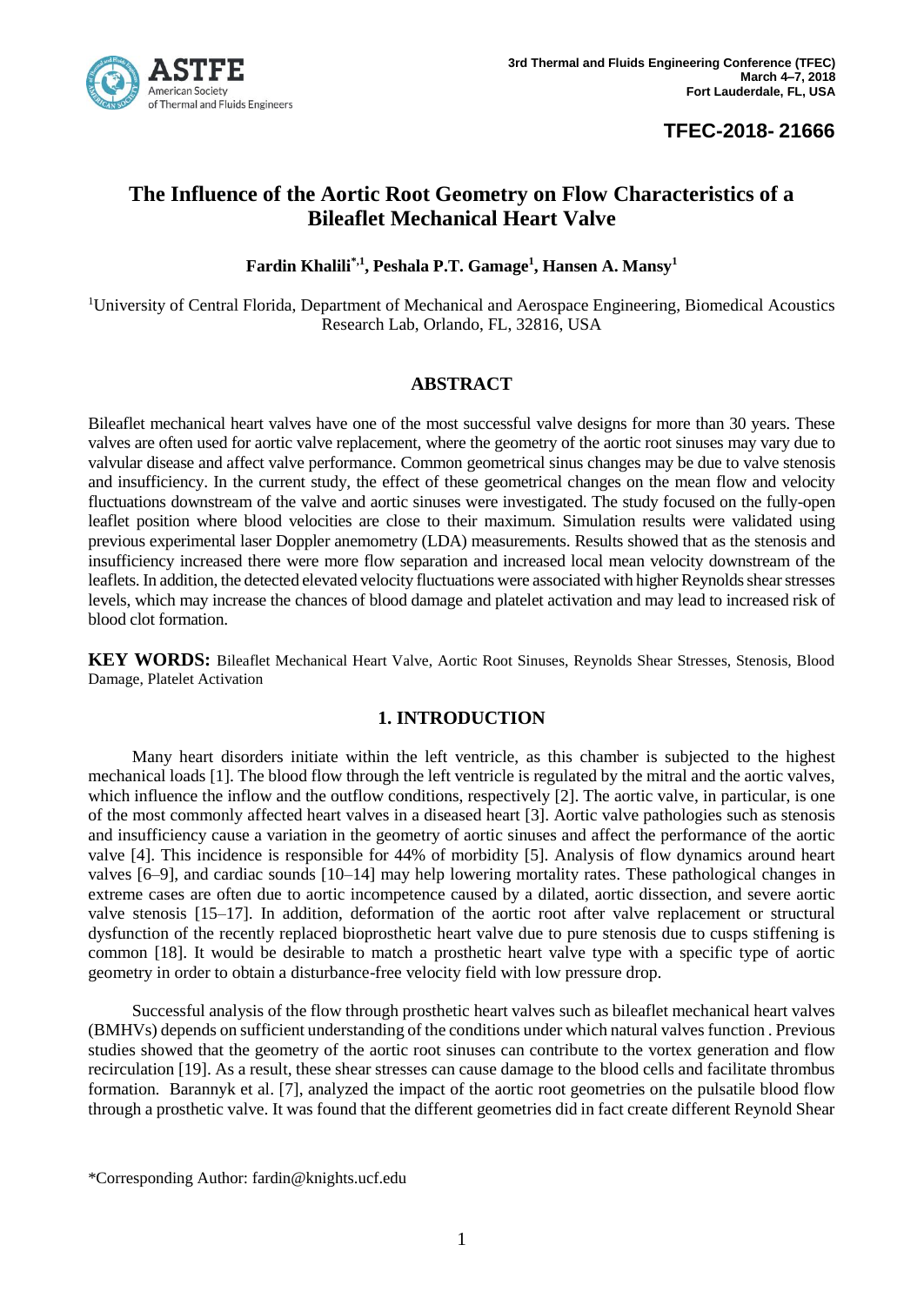stresses and recommended that the implantation of a prosthetic valve should be done in conjunction with the root geometry in order to limit the possible levels of stresses.

The objective of this study is to investigate the dimensional changes of the aortic root due to aortic valve disease, such as valve stenosis and valve insufficiency, and to determine the influence of those changes on the appearance of abnormal flow patterns in the flow through aortic bileaflet mechanical heart valve. The accurate representation of a complex aortic root anatomy was modelled as it is essential in order to reproduce the internal physiological flow field correctly. The mean flow and velocity fluctuations downstream of the valve and aortic sinuses with the focus on the fully-open leaflet position were investigated. This information can be used to improve the design of mechanical heart valves in future studies and gain better understanding of the hemodynamics of blood flow through the prosthetic valves.

#### **2. MODELS AND METHODS**

In this study, a bileaflet mechanical heart valve was modelled similar to previous studies [20–22], which in the fully open position divides the flow into three orifices: two of them (top and bottom orifices) are roughly semicircular and the third (middle orifice) is approximately rectangular (Fig. 1a). An enhancement implemented in the current study (compared to some previous two-dimensional CFD studies [23,24] was to include the valve ring into the model. In addition, a realistic geometry of the aortic sinuses was created since this is important for appropriate flow field analysis [6,25].



**Fig. 1** (a) Bileaflet mechanical heart valve; (b) Cross-sectional view of aortic root sinuses

Fig.1b shows the cross-sectional view of the asymmetric aortic sinuses geometry with inlet aortic root diameter of  $d = 0.023$  m, which was extracted from angiograms [26]. In this paper, the aortic root was modeled based on following parameters:  $D<sub>0</sub>$  is the diameter of aortic annulus,  $D<sub>A</sub>$  is aortic diameter,  $D<sub>B</sub>$  is the maximum projected sinus diameter,  $L_A$  is the length of the sinuses, and LB is the distance between  $D_O$  and  $D_B$ . These parameters can be computed based on the aortic annulus diameter  $(D<sub>O</sub>)$ , which is the same as the size of the implanted mechanical heart valve.  $L_D = 100$  mm is the length of the region downstream of the heart valve. The corresponding parameters to the aortic valve stenosis and aortic valve insufficiency are included in the Table 1. They are referred as dilated aortic root and constricted aortic root, respectively [26].

The CFD analysis was performed using a commercial CFD software package (STAR-CCM+, CD-adapco, Siemens, Germany) for a pulsatile flow while the inlet velocity corresponded to cardiac output of 5 L.min-1 and heart rate of 70 bpm with a systolic phase duration of 0.3 s [8,24]. The blood flow parameters such as density, dynamic viscosity, and peak inlet velocity were set to 1080 kg.m<sup>-3</sup>,  $\mu = 0.0035$  Pa.s, and 1.2 ms<sup>-1</sup>, respectively. This corresponds to a peak inlet Reynolds number ( $Re_{peak} = \frac{\rho U_{peak} d_{inlet}}{\mu}$ ) of 8516 and a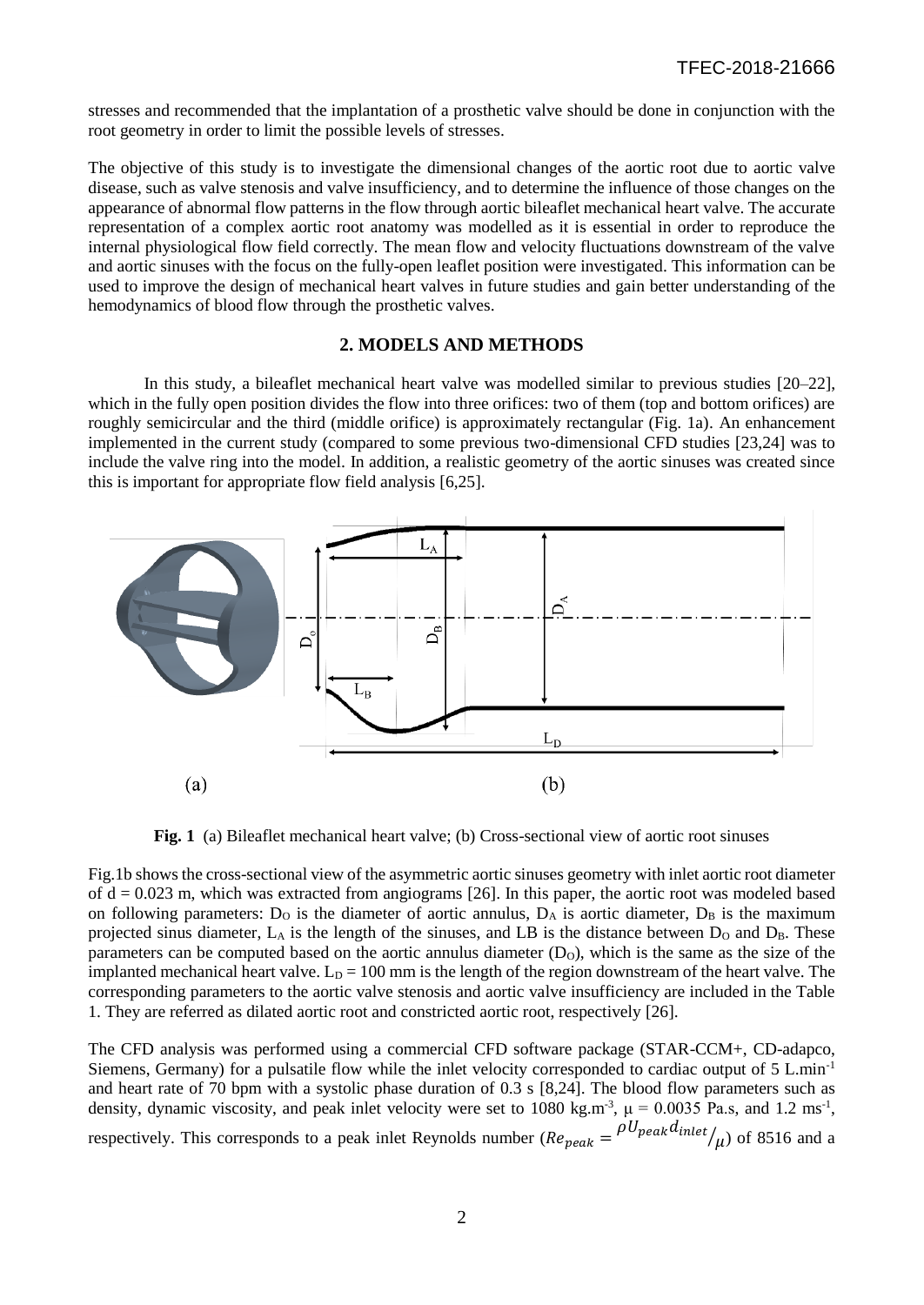#### TFEC-2018-21666

Womersley number  $(W_0 = d/2 \sqrt{\omega \rho/\mu}) = 26.5$ ; where,  $\omega = \frac{2\pi}{T} = 17.21$  rad. s<sup>-1</sup>, is the frequency of pulsatile flow and T= 0.866 s is the period. The Wilcox's standard-Reynolds k-Omega turbulence model [27–30] with the inlet turbulent intensity of 5% was used to simulate the flow during a complete cardiac cycle. The current study focused on the fully opening period of the leaflets from 60 to 250 ms [31]. The unsteady simulation was performed with a time step of 0.5 ms and 25 iterations per time step to reach the numerical solution convergence of  $\langle \sim 10^{-4}$ . In addition, the uncertainty and error calculations in the current simulations was performed based on ASME recommendations [32]. For the discretization error analysis of the maximum velocity in the entire field, the fine-grid convergence index (GCI<sub>fine</sub>) of 0.139% and maximum discretization uncertainty of approximately 7% (in the area close to the leaflets) were observed. These numerical uncertainties are comparable to previous studies [24]. In this study,  $y$ + was maintained less than 1 close to all walls including leaflet surfaces ( $y+=0.46$  at the peak flow).

| Parameters (mm) $\rightarrow$ | $D_{O}$ | $D_A$ | $D_{B}$ | $L_A$ | $L_{B}$ |
|-------------------------------|---------|-------|---------|-------|---------|
| Normal                        | 22.3    | 27.7  | 34.6    | 22.3  | 7.6     |
| Severe Stenosis               | 22.3    | 33.5  | 38.4    | 23.2  | 12.1    |
| Severe Insufficiency          | 22.3    | 23.5  | 30.6    | 18.3  | 12.5    |

**Table 1** Parameters for the geometrical characterization of the aortic root

The normalized velocity profile along a line located 7 mm downstream of the healthy valve (at the peak systole) is shown in Fig. 2 for a normal functioning valve. The validation of the velocity profiles in the current study was obtained by comparing the result with previous studies with similar geometries and flow conditions [23,33]. The root-mean-square (RMS) of the velocity differences between the current and the previous experimental study was 6.58% of the maximum velocity, suggesting agreement with measured values [33].



**Fig. 2** Normalized velocity distribution compared to previous CFD [23] and experimental [33] studies.

#### **3. RESULTS AND DISCUSSION**

Fig. 1 shows the velocity distribution through the BMHV for different aortic root geometries at the peak systole. Results showed a maximum velocity of  $\sim 2.5$  m.s<sup>-1</sup> for all geometries which appear at the leading edge of the leaflets and through the three orifices. However, severe stenosis and insufficiency changed the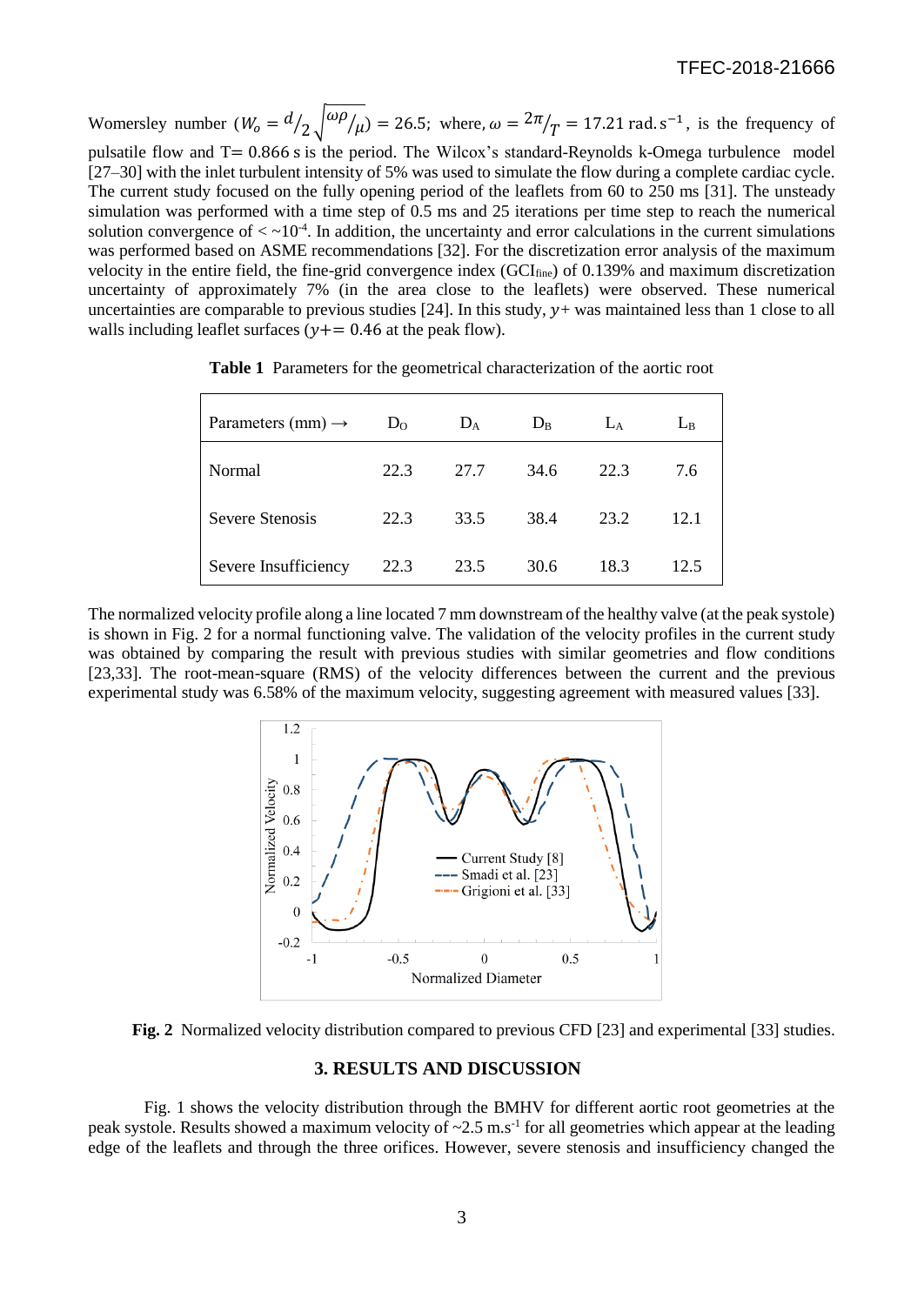flow pattern downstrem of the heart valve and in the aortic sinuses. For a normal sinuses (Fig. 1a), the flow is relatively uniform downstrem of the aortic roots. As the central orifice jet developed during the systole phase, the peak values of velocity fluctuations (or high turbulent intensities) remained concentrated in the wake of the leaflets in the region where the jet became highly unstable and the shear layers breakdown to vortical structures. For the severe insufficiency roots (Fig. 1b), large vortical structures were created and trapped in the sinus region. The high-velocity jets through the top and bottom orifices tend to keep these vortices, and consequently the blood components, inside the sinuses with low velocity and pressure gradients. These may cause higher risk of blood clotting and thrombus formation. In addition, the wake behind the leaflets and highvelocity flow extended far downstream of the leaflets. This can lead to higher wall shear stresses on the aortic sinuses. The velocity distribution downstream of the valve for the severe stenosed aortic sinuses were similar to the normal sinuses (Fig. 1c); however, small-size vortices along with secondary flow region were created. These phenoma can increase the potential for blood damage and platelet activation.



**Fig. 3** Velocity distribution through a bileaflet mehanical heart valve for different geometries of aortic root sinuses: (a) normal sinuses; (b) severe insufficiency; (c) severe stenosis

Fig. 4 shows the instantaneous distributions of wall shear stress (WSS) on the different geometries of aortic sinuses at the peak systolic phase. The vortices which existed in the sinuses (Fig. 3) caused wall shear stresses (WSS) up to 60 Pa for the normal aortic roots (Fig. 4a). The regions with low levels of WSS demonstrate the desirable hemodynamic conditions of this BMHV. For the aortic insufficiency, the trapped vortices (a region of recirculation with high velocity fluctuations) led to high values of WSS about 110 Pa. Conversely, for severe stenosis, wall shear stresses on the sinus were lower and similar to normal sinuses possibly due to lower eddies in the sinuses. High wall shear stresses increase the potential risk of blood clotting and vascular diseases like aortic stenosis.

Several studies reported that the hemolysis (the breakage of a red blood cell membrane), can occur for turbulent shear stresses in the range from 400 to 5000 N.m-2 with exposure time as small as 10 ms [34,35]. In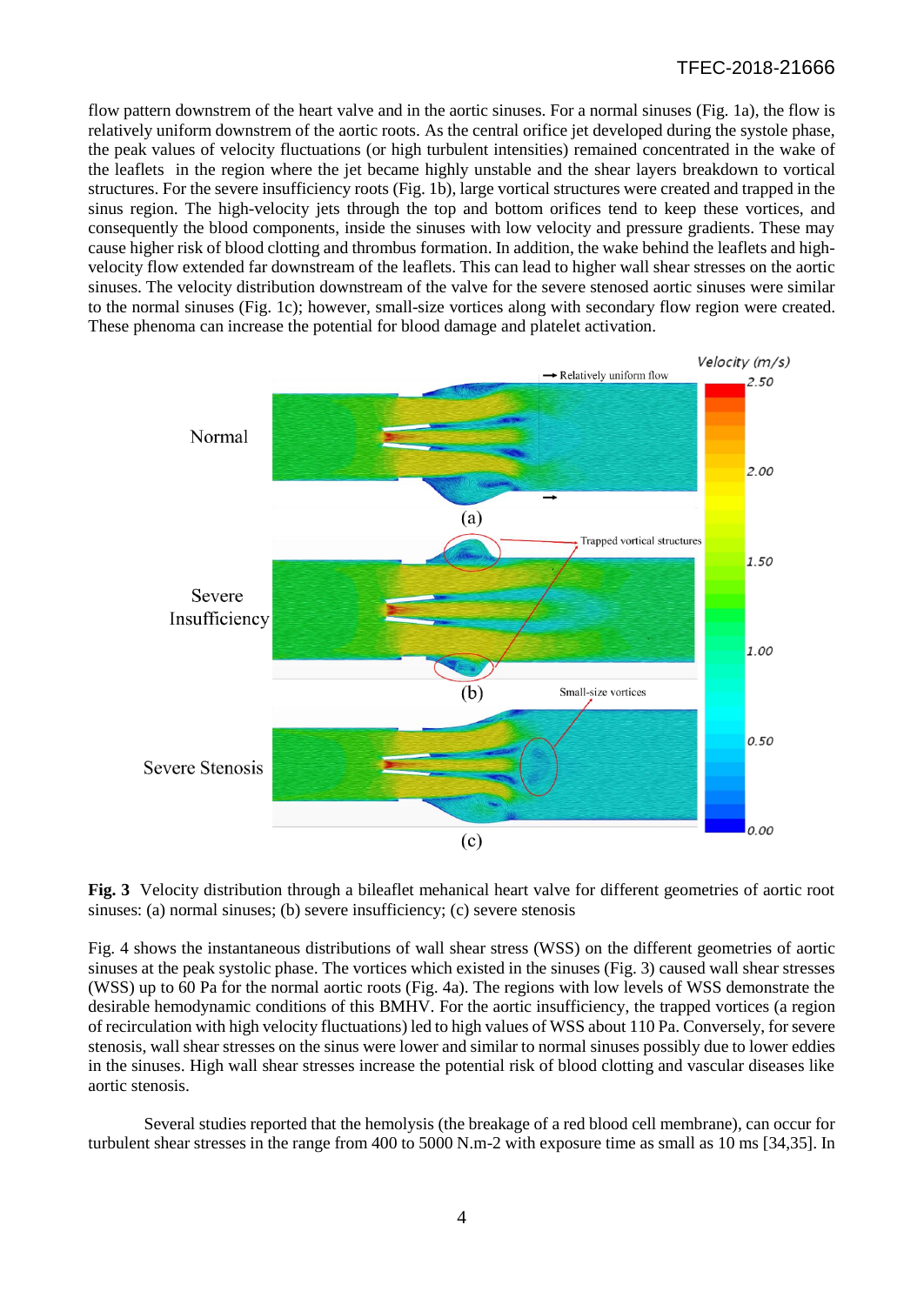addition, these high turbulent shear stresses can lead to platelets activation, which increase the risk of platelet aggregation and blood clots formation [36]. Clots may detach and the resulting free-floating clot can block arteries leading to serious consequences such as embolism and stroke [37,38]. While stresses acting on the fluid occur in different directions, principal stresses are the highest. Fig. 5 displays maximum turbulent shear (TSS) principal stresses for different geometries of aortic root sinuses at the peak systole and how a deformation in the aortic root geometry led to the elevated levels of the TSS. The TSS distribution through the BMHV for the normal and severe stenosis (Fig. 5a and Fig, 5c) showed similar pattern with the maximum values of  $\sim$ 790 and 805 N.m<sup>-2</sup>. For the severe stenosis, the TSS decreased far downstream of the valve which can indicate the suitability of this BMHV for this condition. On the other hand, TSS is significantly higher around and downstream of the heart valve for the severe insufficiency (Fig. 5b). The maximum TSS value of 820 N.m<sup>-2</sup> was observed for this aortic root geometry. These results shows that the implantation of this BMHV for the severe insufficiency of the aortic root sinuses needs enough deliberation.



**Fig. 4** Wall shear stress distribution on different geometries of aortic root sinuses: (a) normal sinuses; (b) severe insufficiency; (c) severe stenosis



**Fig. 5** Turbulent shear stresses (TSS) through a bileaflet mechanical heart valve for different geometries of aortic root sinuses: (a) normal sinuses; (b) severe insufficiency; (c) severe stenosis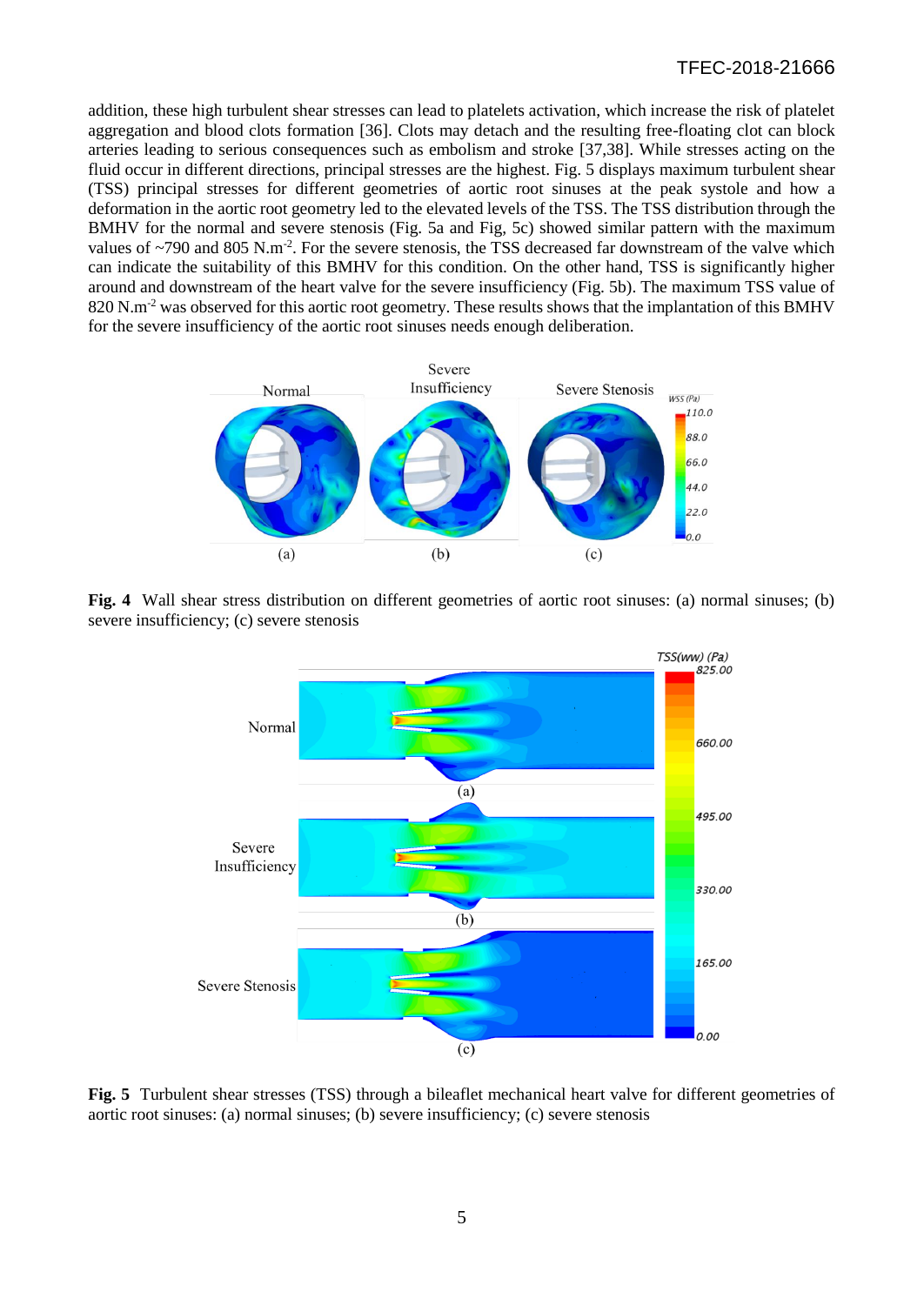#### **6. CONCLUSIONS**

In this study, the influence of pathological changes in the dimensions of the aortic root sinuses on the appearance of abnormal flow patterns in the flow through aortic bileaflet mechanical heart valve was investigated. These pathological conditions investigated were valve stenosis and valve insufficiency. The results showed that the flow through the BMHV with normal and aortic root severe stenosis were similar in terms of the vortical structures and corresponding stresses on and downstream of the aortic sinuses. These results demonstrate the desirable hemodynamic conditions of this BMHV for these conditions (normal and severe stenosed aortic roots). On the other hand, the results for the valve insufficiency indicated that flow through the BMHV lead to trapped vortical structures in the sinus region while the turbulent intensity remains high downstream of the valve. Therefore, implanting a heart valve without considering the consequences such as adverse hemodynamic conditions in the aortic root geometry caused by valve diseases might result in sublethal or lethal damage to blood components as well as increased risk of platelet activation.

#### **REFERENCES**

- [1] Lloyd-Jones D, Adams RJ, Brown TM, Carnethon M, Dai S, De Simone G, et al. Heart disease and stroke statistics-2010 update: A report from the american heart association. Circulation 2010;121:e46–215. doi:10.1161/CIRCULATIONAHA.109.192667.
- [2] McDonald DA. Blood flow in arteries 1974.
- [3] Yoganathan AP, He Z, Casey Jones S. Fluid Mechanics of Heart Valves. Annu Rev Biomed Eng 2004;6:331–62. doi:10.1146/annurev.bioeng.6.040803.140111.
- [4] Nestola MGC, Faggiano E, Vergara C, Lancellotti RM, Ippolito S, Antona C, et al. Computational comparison of aortic root stresses in presence of stentless and stented aortic valve bio-prostheses. Comput Methods Biomech Biomed Engin 2017;20:171–81. doi:10.1080/10255842.2016.1207171.
- [5] Iung B, Baron G, Butchart EG, Delahaye F, Gohlke-Bärwolf C, Levang OW, et al. A prospective survey of patients with valvular heart disease in Europe: The Euro Heart Survey on valvular heart disease. Eur Heart J 2003;24:1231–43. doi:10.1016/S0195-668X(03)00201-X.
- [6] De Vita F, de Tullio MD, Verzicco R. Numerical simulation of the non-Newtonian blood flow through a mechanical aortic valve: Non-Newtonian blood flow in the aortic root. Theor Comput Fluid Dyn 2016;30:129–38. doi:10.1007/s00162-015- 0369-2.
- [7] Barannyk O, Oshkai P. The Influence of the Aortic Root Geometry on Flow Characteristics of a Prosthetic Heart Valve. J Biomech Eng 2015;137:51005. doi:10.1115/1.4029747.
- [8] Khalili F, Gamage PPT, Mansy HA. Hemodynamics of a Bileaflet Mechanical Heart Valve with Different Levels of Dysfunction. J Appl Biotechnol Bioeng 2017;2. doi:10.15406/jabb.2017.02.00044.
- [9] Khalili F, Mansy HA. Blood Flow through a Dysfunctional Mechanical Heart Valve. 38th Annu. Int. Conf. IEEE Eng. Med. Biol. Soc., Orlando, USA.: 2016.
- [10] Taebi A, Mansy HA. Effect of Noise on Time-frequency Analysis of Vibrocardiographic Signals. J Bioeng Biomed Sci 2016;6(202):2. doi:10.4172/2155-9538.1000202.
- [11] Taebi A, Mansy HA. Time-frequency Description of Vibrocardiographic Signals. 38th Annu. Int. Conf. IEEE Eng. Med. Biol. Soc., Orlando, FL: 2016. doi:10.13140/RG.2.2.29084.49280.
- [12] Taebi A, Mansy HA. Time-frequency Analysis of Vibrocardiographic Signals. 2015 BMES Annu. Meet., 2015.
- [13] Taebi A, Mansy HA. Time-Frequency Distribution of Seismocardiographic Signals: A Comparative Study. Bioengineering 2017;4:32. doi:10.3390/bioengineering4020032.
- [14] Taebi A, Mansy HA. Noise Cancellation from Vibrocardiographic Signals Based on the Ensemble Empirical Mode Decomposition. J Biotechnol Bioeng 2017;2:24. doi:10.15406/jabb.2017.02.00024.
- [15] Bahlmann E, Nienaber CA, Cramariuc D, Gohlke-Baerwolf C, Ray S, Devereux RB, et al. Aortic root geometry in aortic stenosis patients (a SEAS substudy). Eur J Echocardiogr 2011;12:585–90. doi:10.1093/ejechocard/jer037.
- [16] Underwood MJ, Khoury G El, Deronck D, Glineur D, Dion R. The aortic root: structure, function, and surgical reconstruction. Heart 2000;83:376–80. doi:10.1136/HEART.83.4.376.
- [17] Nistri S, Basso C, Marzari C, Mormino P, Thiene G. Frequency of bicuspid aortic valve in young male conscripts by echocardiogram. Am J Cardiol 2005;96:718–21. doi:10.1016/j.amjcard.2005.04.051.
- [18] Schoen FJ, Levy RJ. Calcification of tissue heart valve substitutes: Progress toward understanding and prevention. Ann Thorac Surg 2005;79:1072–80. doi:10.1016/j.athoracsur.2004.06.033.
- [19] Oechtering TH, Frydrychowicz A, Sievers HH. Malrotated sinus vortices in straight graft valve-sparing aortic root treatment: A matter of concern? J Thorac Cardiovasc Surg 2017;154:794–7. doi:10.1016/j.jtcvs.2017.02.024.
- [20] Jahandardoost M, Fradet G, Mohammadi H. Hemodynamic study of the elliptic St. Jude Medical valve: A computational study. Proc Inst Mech Eng Part H J Eng Med 2016;230:85–96. doi:10.1177/0954411915621341.
- [21] Fatemi R, Chandran KB. An in vitro comparative study of St. Jude Medical and Edwards-Duromedics bileaflet valves using laser anemometry. J Biomech Eng 1989;111:298–302.
- [22] Emery RW, Krogh CC, Arom K V, Emery AM, Benyo-Albrecht K, Joyce LD, et al. The St. Jude Medical cardiac valve prosthesis: a 25-year experience with single valve replacement. Ann Thorac Surg 2005;79:776-82-3. doi:10.1016/j.athoracsur.2004.08.047.